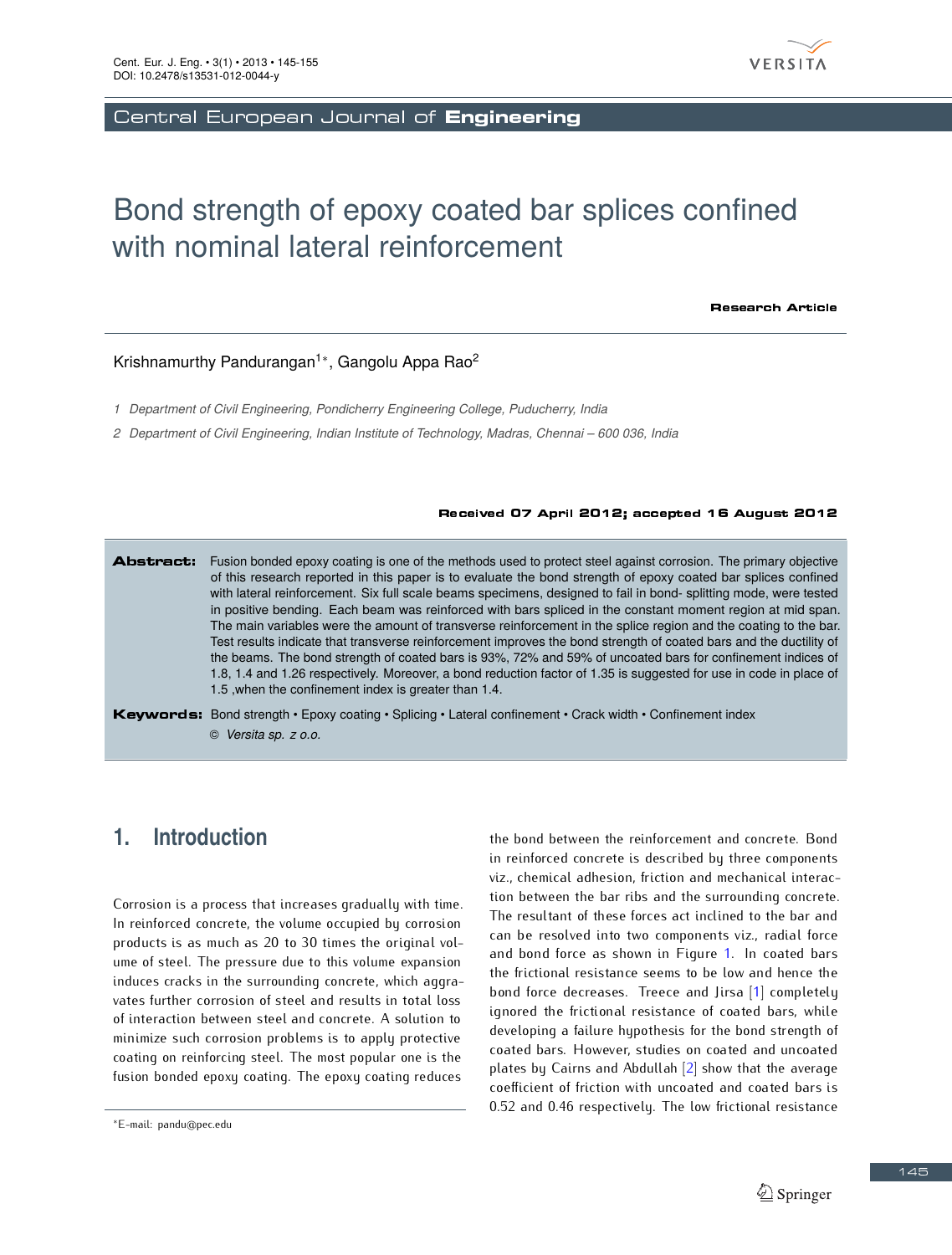

**Figure 1.** Transfer of forces at the interface.

is due to decrease of the bond strength of coated bars.<br>Based on the experimental results, Cairns and Abdul- $\lambda$  lah  $\lceil 2 \rceil$  report that the ratio of the coefficient of friction of coated and uncoated plates is 0.875. The coating on bars also lowers the relative rib area and reduces on bars also lowers the relative rib area and reduces the transfer of force from concrete to the reinforcing bar due to decrease in mechanical interaction. The coating on the bar is a weak layer between the reinforcement and the surrounding concrete. The shear deformation<br>of the coating enhances the slip between the concrete of the coating enhances the slip between the concrete and the reinforcement. Therefore, epoxy coating on the reinforcement influences the bond strength and hence the serviceability of RC structures.

These negative effects of coating could be minimized by 1) providing more splice length; 2) large cover to the rein-1) providing more splice length; 2) large cover to the reinforcement and 3) lateral confinement over the splice region as reported by ACI committee 408 [3]. Increasing the cover to the reinforcement can be effective before cracking of concrete. Most of the slip of the reinforcing bar occurs after cracking of the surrounding concrete. After cracking, the lateral confinement provides resistance to slipping of reinforcing bar. Hence, the behavior of the coated bars is improved by providing lap length as required for the uncoated bars with increased confinement. Moreover, overlapping of reinforcing bars with inadequate confinement would cause brittle failure. Hence the epoxy coated lap splices should be provided with adequate confining reinforcement to ensure ductile failure [4–6]. The lateral confinement can be accomplished by transverse steel reinforcement or by fiber reinforcement or FRP wrapping. This paper presents the results of the experimental investigation of transverse reinforcement on the bond strength of spliced fusion bonded epoxy coated bars. in tension and provides a comparative evaluation of the effects of stirrup spacing on the bond strength and ductility of beams with splices.

# **2. Review of literature**

The effect of coating thickness has been studied in pull-out tests [7]. With epoxy coating ranging from 0.025 mm to 0.280 mm thickness, the bond strength reduces by 6% of 0.280 mm thickness, the bond strength reduces by 6% of that of the uncoated bars. However, with coating thickness of 0.635 mm, the ultimate bond strength ranges from 34% and 60% of that of the uncoated bars. Swamy [7] reported studies on the bendability, corrosion resistance and bond<br>strength of epoxy coated bars in pullout specimens. The coated bars with ribs normal to the axis of the bar exhibited 95% bond strength of the uncoated bars. However, only 69% bond strength was achieved with diamond pattern ribs. Ribs inclined with the axis of the bar resulted in reduction of strength about 15%. Treece and Jirsa  $[1]$ tested 21 beams with 19 mm and 36 mm diameters bars tested 21 beams with 19 mm and 36 mm diameters bars  $\frac{1}{20}$ , 55 and 83 MPa concrete. The coating theories ranged from 0.125 mm to 0.300 mm on reinforcing steel with transverse reinforcement. The results show that with epoxy coating thickness of 0.13 mm, only 67% bond strength epoxy coating thickness of 0.13 mm, only 67% bond strength was achieved. The maximum reduction was observed for a coating thickness of 0.275 mm and the bond strength was 54% of uncoated bars.

Hester *et al.* [8] reported the experimental investigation<br>on 36 beam splices with coated and coated bar splices, on 36 beam splices with coated and coated bar splices, varying casting position, bar size and anti-bleeding agent in concrete. Steel bars with deformation pattern perpendicular to the axis of the bar resembling bamboo, with epoxy coating thickness of 0.2 mm were used. The coated bars showed about 84 percent of the bond strength of bars showed about 84 percent of the bond strength of the uncoated bars. Choi *et al.* [9] reported the results of 15 beams tested in negative bending with multiple splices in the middle without stirrups in the splice region. Out of the 15 beams tested, four beams were uncoated, to determine the effect of coating on the bond strength. The varying parameters were; bar diameter (16, 25 and 36 mm) and bar deformation pattern. The ratio of the bond strength of splices ranged from 0.54 to 0.94 with average value of 0.83. Hamad and Jirsa [10] tested 12 beams with multiple splices at the center of the beam in negative bending with coating thickness of 0.2 mm. The bond strength of epoxy coating thickness of 0.2 mm. The bond strength of epoxy coated bar splices with 36mm diameter bars increased from 74 percent without transverse return centent to 80 to 85 percent with transverse reinforcement. The increase was independent of the number of splices or bar spacing. The increase in bond strength was varied from 67% to 74% with

20 mm bars. Abrishami *et al.* [11] reported that up to yielding of the reinforcement the epoxy coating does not change the overall load-deflection response of concrete beams. Epoxy coating resulted in few wider cracks, and more splitting cracks.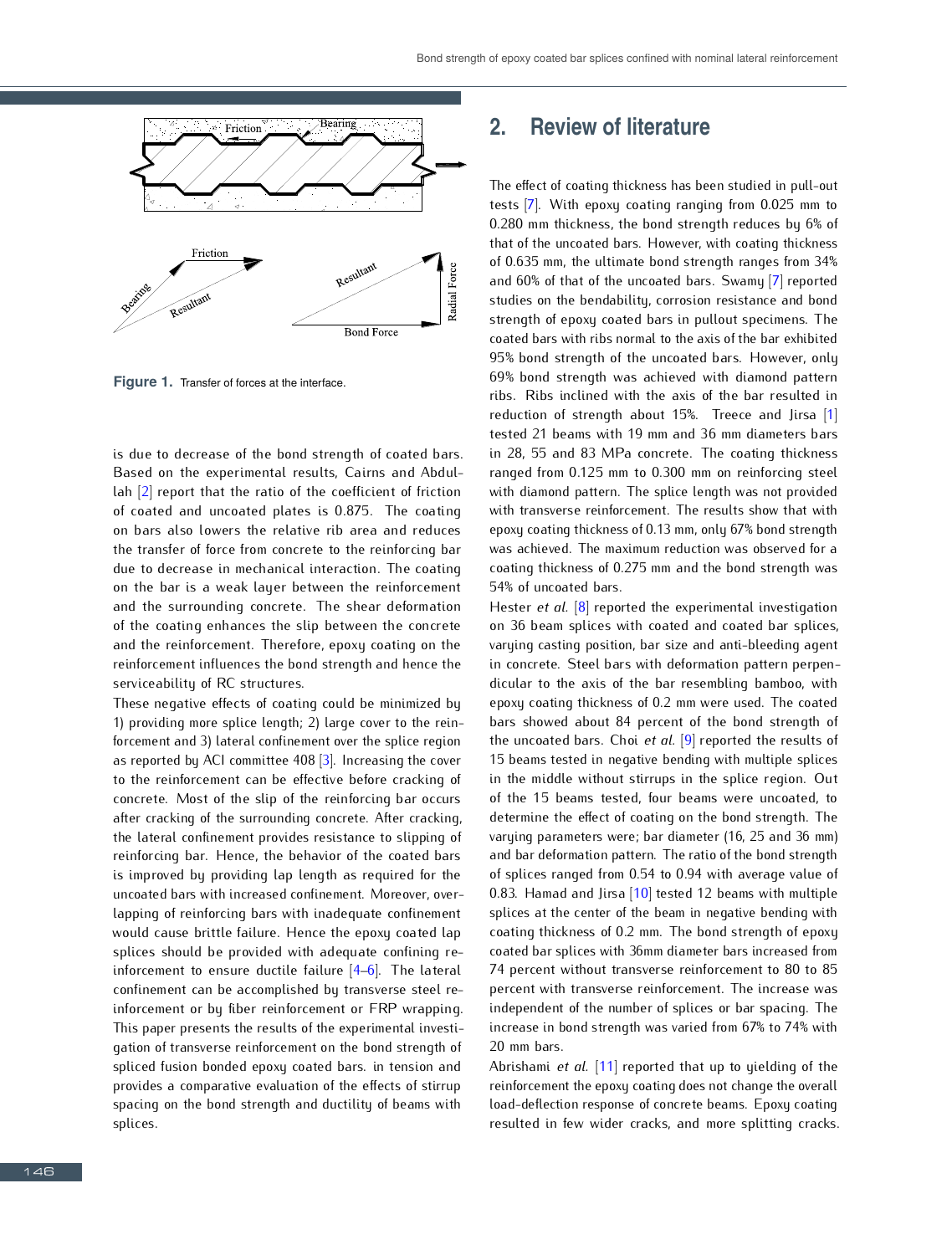Idun and Darwin [12] found that epoxy coating is less detrimental to bond in bars with high relative rib area bars. It was also found that epoxy coating causes less reduction in bond strength with rib face angles greater than 43 degrees. Cairns and Abdullah  $[13]$  investigated the bond strength of epoxy coated 16 mm diameter bars the bond strength of epoxy coated 16 mm diameter bars with the following parameters: relative rib area 0.064, rib $\frac{1}{2}$ inclination 57 and 90 degrees, rib face angle between bars and 12 mm for machined bars. The coating thickness ranged from 0.21 to 0.24 mm. The friction between concrete and epoxy coating was less compared with mill scale steel and epoxy coating was less compared with mill scale steel surface by 40 percent at low stress. Hester *et al.* [8] tested 65 beam and slab specimens. It has been observed that decrease in splice strength is independent of the degree decrease in splice strength is independent of the degree of transverse reinforcement. As reported in ACI committee 408 [3], the work of Treece and Jirsa [1] is the basis for the development length modification factors for epoxy coated bars in ACI318 [14] and the AASHTO bridge specifications [15]. In ACI 318 [14], the development length is multiplied by a factor 1.5 for epoxy coated bars with a cover less than by a factor 1.5 for epoxy coated bars with a cover less than 3 bar diameters or clear spacing between bars less than 6 bar diameter and a factor of 1.2 for other cases, with a maximum factor of 1.7 for the product of top bar factor and epoxy coating factors.

### **3. Research significance**

Epoxy coated bars are used since 1980 in reinforced concrete construction to improve the durability of concrete structures. While the corrosion resistance of these bars is good, their bond strength is less than that of uncoated bars. A great deal of research has been done on studying the effect of coating on the bond strength of epoxy coated bars resorting to pullout tests and tests on beams and spliced<br>beam specimens. Moreover, ACI 408 committee used the beam specimens. Moreover, ACI 408 committee used the data available on spliced beams to find the bond reduction factor (*ψe*).Though substantial research was carried out on epoxy coated reinforcement, only a limited data is available on beams with splices. Furthermore, 50% of the test results on splices are without transverse reinforcement. Stirrups induce a lateral pressure to the bar confined by stirrups and hence will have a positive influence on the bond behavior of coated bars. Most of tests carried out on splices of FBEC bars are confined with stirrups of diameter 12 mm and 16 mm spaced very closely as practiced in bridge construction (Hester *et al.* [8]). However, in multistoried buildings the size of the beam is shallow. Moreover, in rethorced concrete buildings, the size of the bars used as stirrups is 8 mm and the spacing of stirrups range from



**Figure 2.** Deformation Pattern of reinforcing bars.

|  |  |  |  |  |  |  | <b>Table 1.</b> Properties of reinforcement. |
|--|--|--|--|--|--|--|----------------------------------------------|
|--|--|--|--|--|--|--|----------------------------------------------|

| Bar Diameter, | Yield Stress, | Ultimate stress, |
|---------------|---------------|------------------|
| mm            | MPa           | MPa              |
| 25            | 520           | 628              |
| 20            | 496           | 598              |
|               | 432           | 515              |
|               |               |                  |

100 mm to 300 mm. This paper reports the effect of lateral confinement on splices under monotonic loading.

### **4. Materials**

#### **4.1. Concrete**

The mix was designed to make concrete with target strength of 60 MPa as per IS10262-2009 [16]. Ordinary Portland<br>Cement (OPC) conforming to IS 12269-1987 [17] was used Cement (OPC) comoning to IS 12269-1987 [17] was used<br> $\tau$ The fine aggregate comonis to zone in as specified in IS 383-1970 [18]. The mix proportions of the concrete were:<br>Cement: Fine Aggregate: Coarse Aggregate respectively Cement: Fine Aggregate: Coarse Aggregate respectively 1:  $1.65$ :  $3.00$  with a cement content of  $400$  kg/m<sup>3</sup>. The water- cement ratio was 0.35.

#### **4.2. Reinforcing steel**

The steel reinforcement used in the beams was Fe 500 to IS 1786-2008  $[19]$ . The longitudinal steel reinforceto IS 1786-2000 [19]. The tongitudinal steel retinuitement consists of 20 and 25 mm diameter bars. The rib pattern is shown in Figure 2. The transverse reinforcement was Fe 415 grade steel consisting of 8 mm diameter two-legged stirrups. The deformation pattern shown in Figure 2 consists of diagonal ribs inclined at an angle of 47 degrees with the axis of the bar. The properties of the steel reinforcement based on the tension test on bars are furnished in Table 1. Epoxy coating on the reinforcing bar surface was applied according to IS 13620-1993 [20]. The thickness of the coating ranges between 0.150 mm and 0.220 mm with an average of 0.180 mm, as measured by pull off type thickness gauge.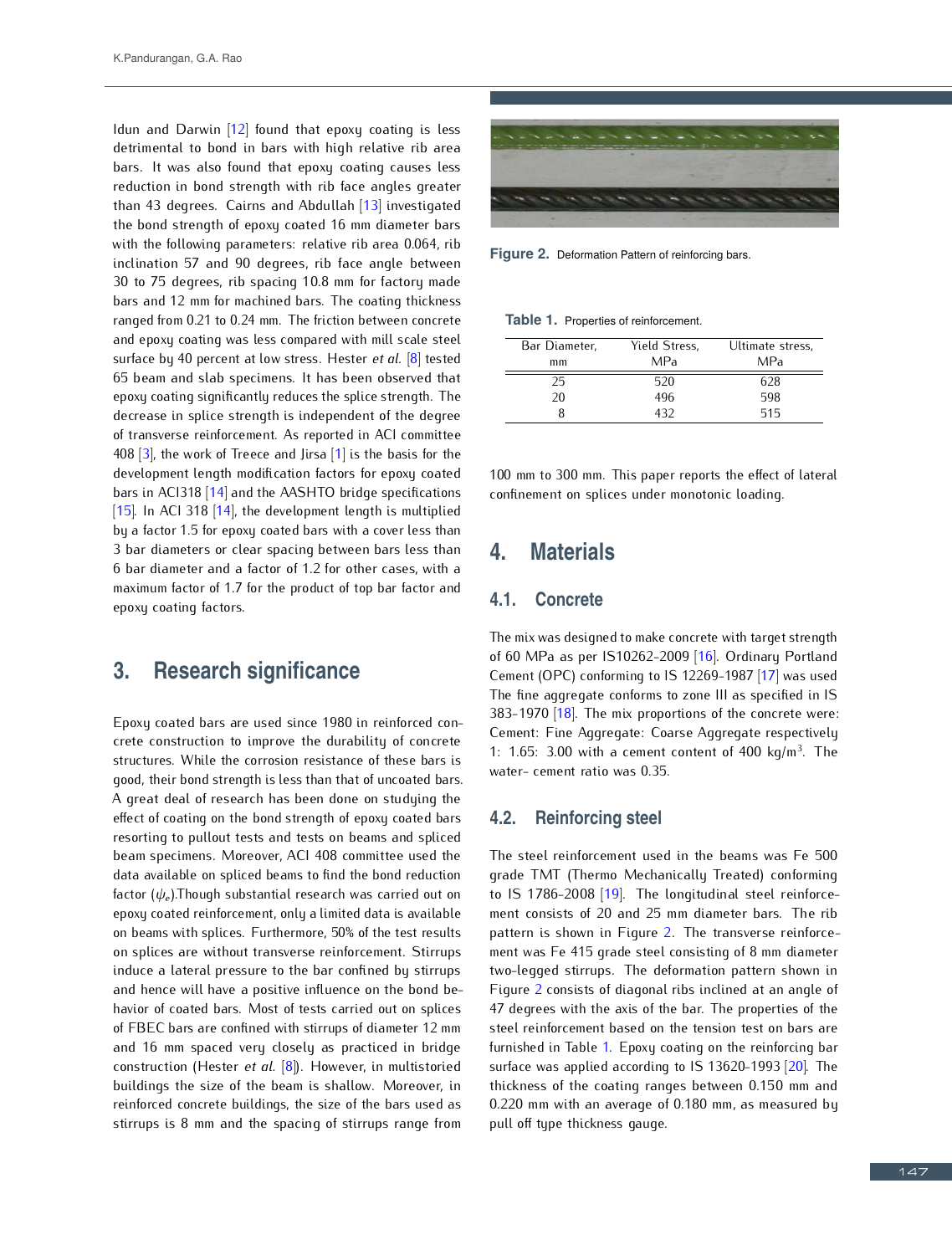

**Figure 3.** Details of the beam.

# **5. Test specimens**

Figure 3 depicts the beam specimen s under investigation. All the beams were 200 mm wide and 300 mm deep with a length of 4000 mm. A splice length of 400 mm (equal to 16 bar diameter) was maintained uniformly in all the beams. 16 bar diameter) was maintained uniformly in all the beams. The splices were positioned at the center of the beam in the constant moment region of 1.20 m length. The splice length (*L<sup>d</sup>*) was designed to ensure only the bond failure prior to yielding of the longitudinal steel reinforcement.<br>Concrete cover, C to reinforcement was 25 mm in all cases. Concrete cover, C to reinforcement was 25 mm in all cases. in all the beams to make the splice fail in splitting mode of failure. The clear spacing between the splices was 50 mm. The side cover to the main reinforcement was 25 mm in all the beams.

Among the six beams prepared, three beams were provided wi8th two longitudinal bars having 25 mm diameter at the bottom with epoxy coating. The remaining three beams were provided with two 25 mm diameter uncoated bars at the bottom. The top reinforcement in all the beams consists of two uncoated bars of 20 mm diameter. All the six beams were provided with transverse reinforcement of two-legged bilim uncoated bars. The spacing between stirrups within the shear span of the beam was maintained @ 100 mm

to contain the shear failure of the beams. The effect of bars was studied by changing the spacing of stirrups over bars was studied by changing the spacing of stirrups over the lap splice length in the constant moment region. The spacing of the stirrups was 100 mm; 200 mm and 300 mm<br>The beams are designated as UNC100, C100, UNC200, C200, UNC300 and C300, where UNC represents the beams with uncoated bars, C represents the beams with coated bars and the number represents the spacing of stirrups in the splice region. The reinforcement details stirrups in the splice region. The retinorcement details in the beams are given in Table 2. A set of three strain gauges were mounted at three locations along the splice length *i.e.* loaded, middle and free end of the splice in each of the spliced bars. Strain gauges were mounted on both the legs of three stirrups in the splice region as shown in Figure 3.

### **6. Test procedure**

The experimental test setup is shown in Figure 4. The beams were tested under statically determinate supporting system consisting of 50 mm diameter roller supports. The middle one-third of the beam was subjected to constant moment under four-point loading system. A stiff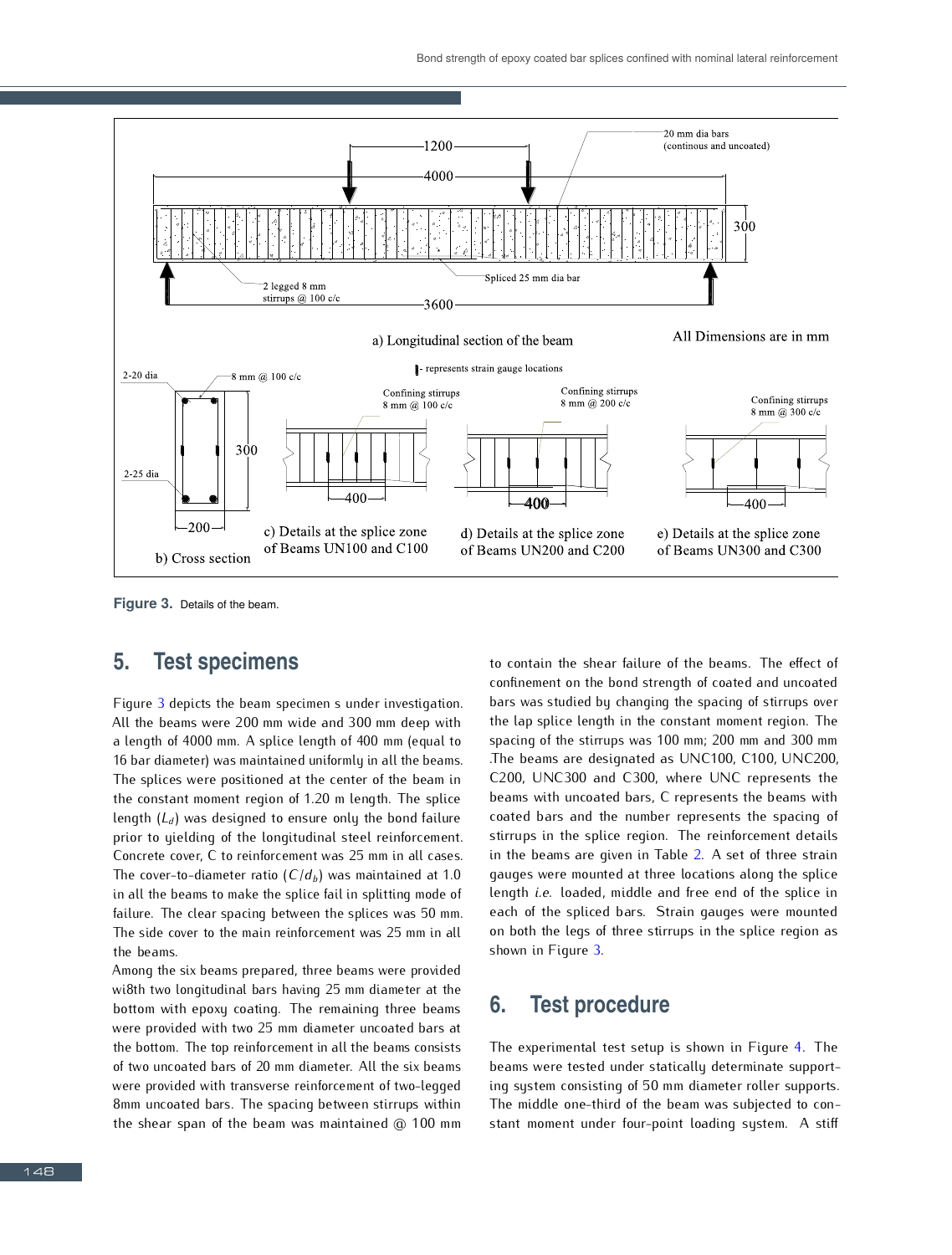| Specimen         | $L_d/d_h$ | $C/d_h$ |                | Compressive Strength, Spacing of 8 mm stirrups Spacing of 8 mm Stirrups |                   |  |
|------------------|-----------|---------|----------------|-------------------------------------------------------------------------|-------------------|--|
| Designation      |           |         | $t_{cm}$ , MPa | in splice zone, mm                                                      | in shear span, mm |  |
| <b>UNC100</b>    | 16        | 1.00    | 53.62          | 100                                                                     | 100               |  |
| C <sub>100</sub> | 16        | 1.00    | 53.62          | 100                                                                     | 100               |  |
| <b>UNC200</b>    | 16        | 1.00    | 57.5           | 200                                                                     | 100               |  |
| C <sub>200</sub> | 16        | 1.00    | 64.2           | 200                                                                     | 100               |  |
| <b>UNC300</b>    | 16        | 1.00    | 64.2           | 300                                                                     | 100               |  |
| C <sub>300</sub> | 16        | 1.00    | 57.5           | 300                                                                     | 100               |  |

**Table 2.** Details of the beam.



**Figure 4.** Experimental setup.

spreader beam was used to distribute the total load equally on the beam. Monotonic loading was applied through 500 kN close looped Servo Controlled MTS Actuator with *±*100 cm/sec velocity, that controls the stroke movement (displacement). The load-deflection response was moni-<br>tored. The post- peak response was monitored until the tored. The post- peak response was monitored until the load dropped up to about 50% of the maximum load. The vertical deflection was measured at the centre of the beam<br>at 0.10 mm increments. A linearly variable differential transducer (LVDT) was fixed to measure the vertical deflection at the centre of the beam. Three sets of LVDT's were tion at the centre of the beam. Three sets of LVDT's were arranged to measure the strain in concrete on the extreme top fiber, extreme bottom fiber and also on the tension face of the beam. During testing, progressive cracking of the beams was monitored throughout the test. The spacing of<br>the cracks in the constant moment region was measured at the end of the test. However, the crack width was not at the end of the test. However, the crack width was not measured in this study. Moreover, three cubes were cast with each beam to determine the compressive strength of the beams. These cubes were tested on the day of testing the beams. These cubes were tested on the day of testing the beams and the mean cube compressive strength of the beams are reported in Table 2.

### **7. Load-deflection response**

The load-deflection response for coated and uncoated tension bar splices confined with 2 legged 8 mm stirrups @



**Figure 5.** Load-Deflection curves for beams with 8 mm stirrups spaced @ 300.



**Figure 6.** Load-Deflection curves for beams with 8 mm stirrups spaced @ 200

spacing of 300, 200 and 100 is shown in Figures 5, 6 and 7 respectively. The load-deflection response is also compared with the finite element analysis results of the beam without any splicing [21]. The summary of the test beam without any splicing  $[21]$ . The summary of the test results are given in Table 3. In general, the beams with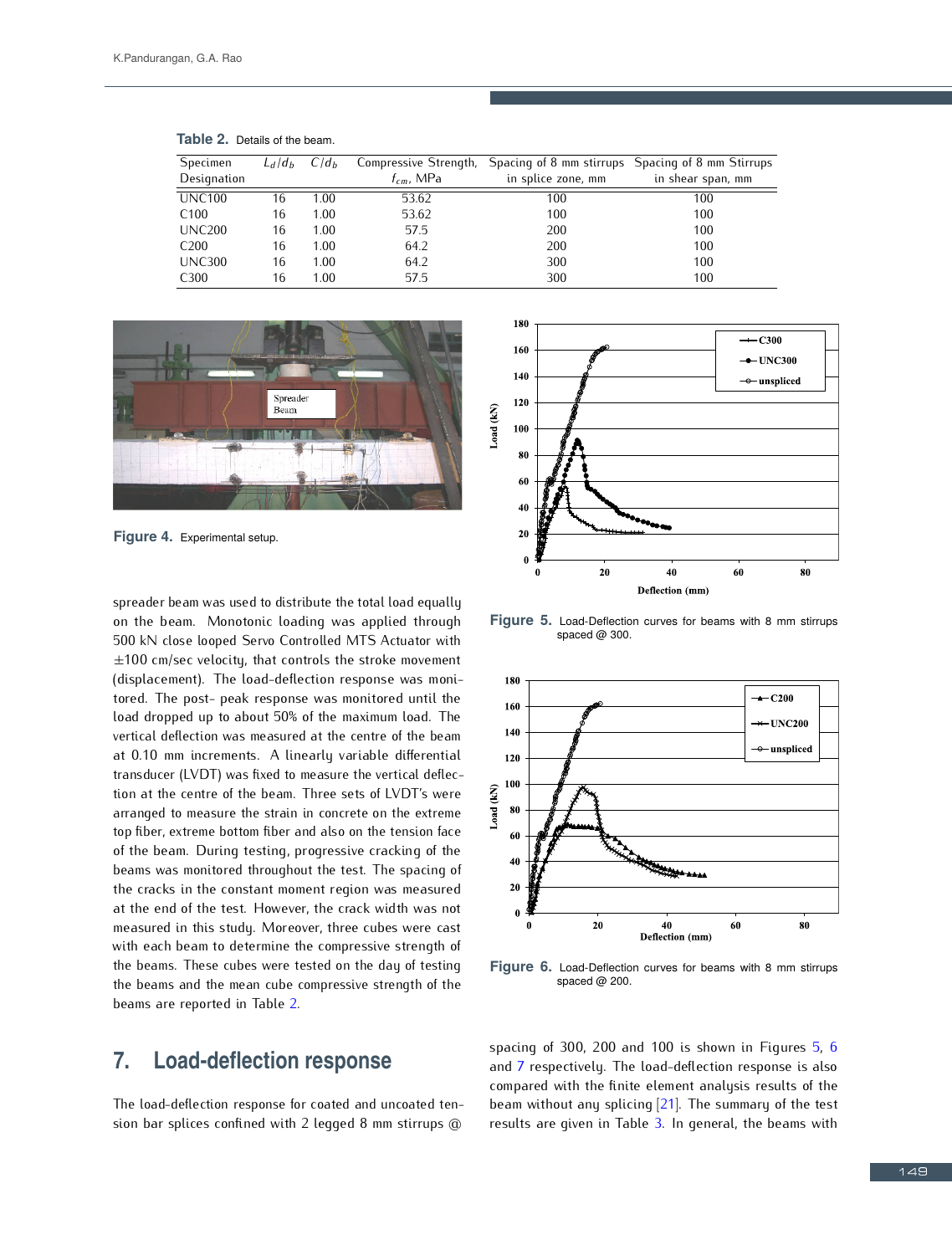| Specimen         | $k_{tr} = A_{tr} f_{ut} / 10.36$ sn $CI = (C + k_{tr}) / d$ |      | Ultimate              | Normalised | Deflection @      | Spliced/  | C/U  |
|------------------|-------------------------------------------------------------|------|-----------------------|------------|-------------------|-----------|------|
| Designation      |                                                             |      | Load, kN <sup>a</sup> | Load. kN   | ultimate load, mm | Unspliced |      |
| <b>UNC100</b>    | 20.00                                                       | 1.8  | 120.32                | 123.75     | 21.25             | 0.75      |      |
| C <sub>100</sub> | 20.00                                                       | 1.8  | 109.16                | 112.32     | 18.17             | 0.68      | 0.93 |
| <b>UNC200</b>    | 10.00                                                       | 1.4  | 96.28                 | 97.31      | 15.50             | 0.60      |      |
| C <sub>200</sub> | 10.00                                                       | 1.4  | 69.68                 | 68.52      | 10.75             | 0.43      | 0.72 |
| <b>UNC300</b>    | 6.67                                                        | 1.26 | 93.19                 | 91.62      | 11.19             | 0.58      |      |
| C <sub>300</sub> | 6.67                                                        | 1.26 | 55.01                 | 55.60      | 7.89              | 0.34      | 0.60 |
| Unspliced        | 20.00                                                       | 1.80 | -                     | 160.20     | 19.11             |           |      |

#### **Table 3.** Beam test results

*<sup>a</sup>*Ultimate load normalized @ 60 MPa. Normalized load = ultimate load *∗*( *√*4 60*/ √*4 *<sup>f</sup>cm*).



**Figure 7.** Load-Deflection curves for beams with 8 mm stirrups spaced @ 100.

epoxy coated bars consistently failed at loads lower than in beams with coated bars is  $7\%$ ,  $28\%$  and  $41\%$  less than in beams with coated bars is 7%, 28% and 41% less than that of beams with uncoated bars for *CI* of for confinement indices 1.0, 1.4 and 1.26 respectively. The ratio of ultimate load carried by spliced beams to that of un-spliced beams is reported in Table 3. The ultimate load in beams with spliced uncoated bars is 75%, 60% and 58.24% of un-spliced beams for confinement indices of 1.8, 1.4 and 1.26 respectively. The ultimate load in beams with spliced coated bars is 68%, 43.55% and 34% of un-spliced beams for confinement indices of 1.8, 1.4 and 1.26 respectively.<br>Confining the lap splices with 8 mm stirrups @ 100 mm

spacing doubles the bond strength of lap splices with spacing doubles the bond strength of lap splices with  $\frac{c}{d}$  confined with 0 mm stirrups  $\omega$  300 mm spacing. Hence, transverse reinforcement reduces the negative impact of fusion bonded epoxy coating on the bond strength [10].

The initial stiffness of all the beams before cracking appears to be the same. After cracking of beams, the stiffness of the beams with higher confinement in splice region has been found to be larger than the beams with nominal confinement in splice region.

**Table 4.** Number of cracks and average spacing of cracks.

| Beam Id          | Average Crack Spacing, | No. of Cracks |
|------------------|------------------------|---------------|
|                  | cm                     |               |
| UNC100           | 13.5                   | 21            |
| $C_{100}$        | 13.6                   | 20            |
| <b>UNC200</b>    | 13.2                   | 19            |
| C <sub>200</sub> | 147                    | 18            |
| <b>UNC300</b>    | 11.9                   | 21            |
| C <sub>300</sub> | 17.0                   | 13            |
|                  |                        |               |

As the load on the beam was increased further, flexural cracks formed initially at the end of the splices. Subsecracks formed initially at the end of the splices. Subsequently, several flexural cracks were formed all along the beam. Inclined cracks were not observed, proving that the failure of the beams was due to flexure rather than the failure of the beams was due to flexure rather than shear. Splitting cracks along the splice were also observed. Eventually, the beams failed due to crushing of concrete gressed, flexural cracks were formed initially at the ends gressed, flexural cracks were formed initially at the ends of the splice. Upon further increase in the load, more hairline cracks were formed in between the ends of splice until the ultimate load is reached. Diagonal cracks did not form in the beams as the beams were designed to fail in bond. The formation of several vertical cracks is followed bond. The formation of several vertical cracks is followed by horizontal cracks along the splice at the ultimate load. The lateral confinement was effective in controlling the opening of splitting cracks. However, it had little control over the opening of the vertical cracks as the cracks were formed parallel to the stirrups. It could be seen that the number of flexural cracks decreased as the confinement index decreased. Similarly, the average spacing between the cracks increases as the confinement index decreases. Furthermore, the crack spacing and the crack-width in beams reinforced with coated bars are found to be larger than beams with uncoated bars. The number of cracks and the spacing of cracks are reported in Table 4. The cracking pattern in beams reinforced with the coated bars is shown in Figure 8.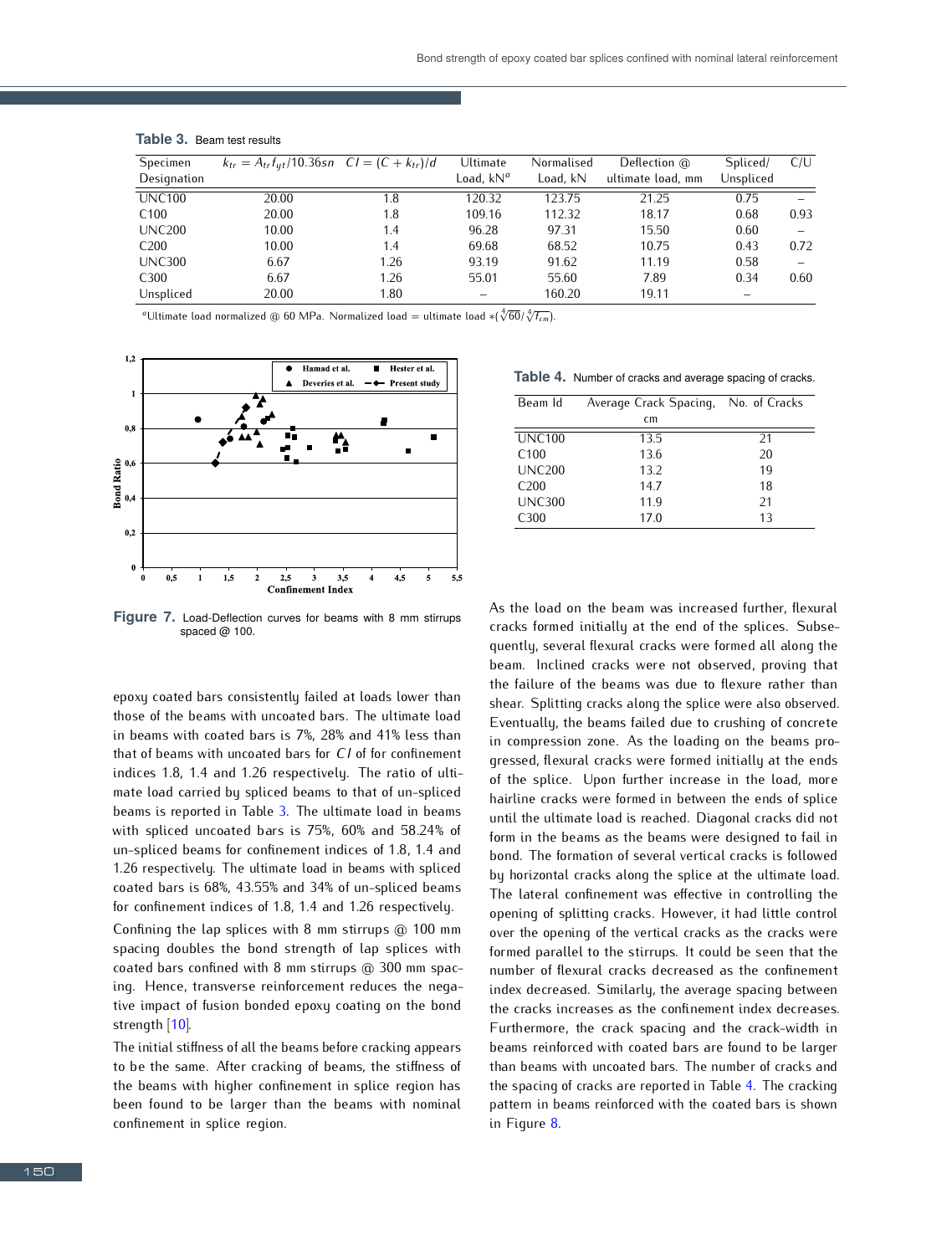

**Figure 8.** Formation of cracks in coated beams.



**Figure 9.** Splitting failure of beam with epoxy coating.

After completion of the testing of the beam, the concrete cover to the reinforcement was removed for investigating the nature of adhesion between the reinforcement and<br>the surrounding concrete. The splice region without cover the surrounding concrete. The splice region without cover concrete is shown in Figure 0. It is found that the mode of bond failure is splitting along the interface of coated bar<br>and concrete and this has not initiated crushing of concrete at the ribs of the bars. Also, the beams with coated bars had no traces of concrete adhering to it. Moreover, the epoxy coating was not damaged indicating that the adhesion between the bar and concrete is negligible. Conversely, in between the bar and concrete is negligible. Conversely, in the beams with uncoated bars, the crushing of concrete was observed in front of the ribs of the bar. Similar observations have been reported by Treece and Jirsa [1], Hester *et al.* [8], Choi *et al.* [9].

# **8. Ductility of the beams with reinforcement splice**

The confinement provided to the beams not only increased the splice strength of the splice but also the ductility of the beam. The ductility of the beams is quantified by calculating the toughness of the beam, which is found by calculating the toughness of the beam, which is found by calculating the area under the load- deflection curve. The

|  | Table 5. Ductility ratio. |
|--|---------------------------|
|--|---------------------------|

| Toughness, | Ductility ratio |
|------------|-----------------|
| $N-mm$     |                 |
| 1672       |                 |
| 1552       | 0.928           |
| 1004       |                 |
| 802        | 0.798           |
| 832        |                 |
| 680        | 0.817           |
|            |                 |

testing of the beams was terminated at different post peak zero. Hence, to have a common upper limit to calculate the area under the load-deflection curve, the area under the curve was calculated by fixing the upper limit of deflection as span/150. Based on this upper limit, the area under the load-deflection curve is calculated and reported in Table 5. The ductility ratio as defined given by Equation  $(1)$  is used The ductility ratio as defined given by Equation (1) is used to find out the effect of coating on ductility of the beams with reinforcement splices.

Ductility Ratio = 
$$
\frac{Ductility \space of \space beams \space with \space coated \space bars}{Ductility \space of \space beams \space with \space uncated \space bars}
$$
\n(1)

The toughness of the beams with splices confined with 2 legged 8 mm stirrups  $@$  100 is relatively better than similar legged 8 mm stirrups @ 100 is relatively better than similar beams with splices confined with 2 legged 8 mm stirrups @ 200 and @ 300, irrespective of coating. The coating on the bars reduces the toughness of the beams. However, the reduction in toughness is 7% in splices confined with 2 the reduction in toughness is 7% in splices confined with 2 legged 8 mm stirrups @ 100. But, the reduction in splices confined with 2 legged 6 mm stirrups @ 200 and @ 300  $\frac{1}{2}$  around 20%. Hence, confinement of the splice has a significant effect on the ductility of the beams.

# **9. Effect of lateral confinement**

The confining effect is represented in terms of an equivalent cover to diameter ratio referred to as confinement index (*CI*) [14] and is calculated using Equation (2).

$$
Confinement Index (CI) = \left(\frac{c + k_{tr}}{d_b}\right) \tag{2}
$$

where  $c =$  minimum cover in mm;  $d_b =$  diameter of the bar in mm;  $k_{tr}$  = transverse reinforcement index to indicate the amount of transverse reinforcement crossing the potential splitting plane in the splice region and calculated using Equation (3).

$$
k_{tr} = \frac{A_{tr}f_{yt}}{10.36sn} \tag{3}
$$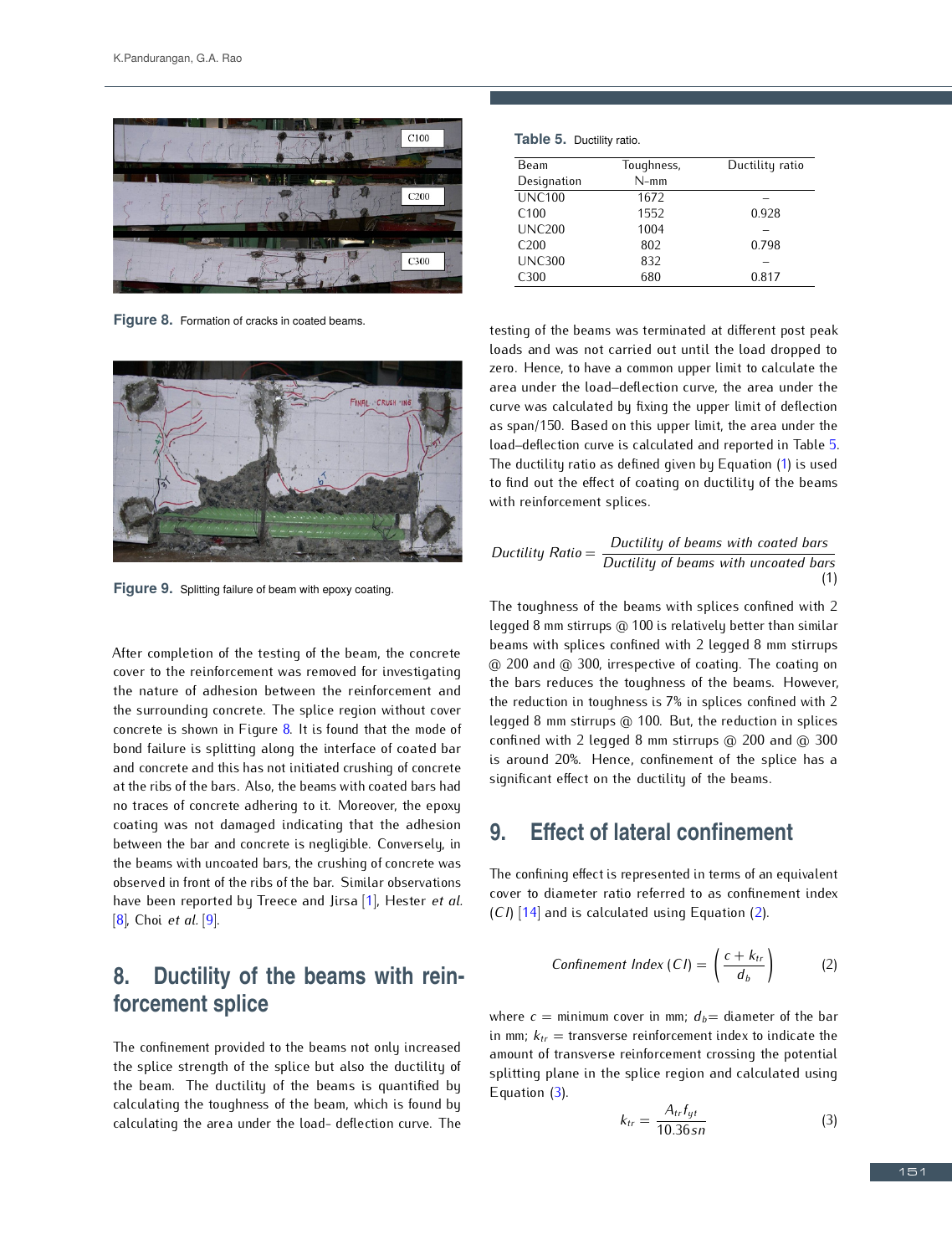where  $A_{tr}$  = total cross-sectional area of the transverse reinforcement that is provided within spacing, s and to cross reinforcement that is provided within spacing, s and to cross the potential plane of splitting, mm<sup>2</sup>  $f_{yt}$  = specified yield strength of transverse reinforcement in MPa,  $n =$  number of bars being spliced along the plane of splitting and *<sup>s</sup>* <sup>=</sup> center-to-center spacing of transverse reinforcement within the splice length in mm.<br>Confinement is provided by two factors viz., the cover con-

crete and the transverse reinforcement. Confinement index is considered as the ratio of sum of concrete cover and equivalent cover provided by the transverse reinforcement equivalent cover provided by the transverse reinforcement *<sup>k</sup>tr to the diameter of the bar*. In which, *<sup>k</sup>tr* represents the confinement effect of reinforcement *<sup>k</sup>tr* is directly proportional to the area of transverse reinforcement and the stress in the stirrup. *<sup>k</sup>tr* is inversely proportional to the spacing of the stirrups and the number of spliced bars confined by the stirrups. If the value of *CI* is less than 3.0, then the beam is confined less and the failure will be due to splitting of concrete. Otherwise, the bars are well confined and the mode of failure will be by pullout of the bar from the concrete [3]. The calculated values of *CI* for the spliced beams are furnished in Table 3. The failure of the beams with *CI* equal to 1.26 was catastrophic and sudden. As a result, the load suddenly drops by more<br>than 50% of the peak load after the ultimate load. In than 50% of the peak load after the ultimate load. In beams with *CI* equal to 1.4, the failure will be relatively less brittle with gradual degradation of load carrying capacity. However, the failure is relatively ductile in beams with *CI* equal to 1.8. Hence, the increase in *CI* from 1.26 to 1.8 increases the strength of the beams with spliced coated bars from 60% to 93% of spliced uncoated spliced coated bars from 60% to 93% of spliced uncoated bars respectively. Similarly, the ductility of the beams with spliced coated bars increases from 80% to 92.8% respectively.

The concrete above the neutral axis is in compression with the maximum stress at the topmost fiber of the beam due to the application of constant moment. The longitudinal compressive strain induces a tensile strain in the lateral direction of the beam due to Poisson's effect. The unconfined concrete fails by splitting due to the induced tensile strength exceeding the cracking strain. However, the presence of lateral reinforcement (stirrups) imposes a constraint to the expansion in the lateral direction which induces an equivalent compressive stress in the lateral direction. This in turn, increases the participation of bar lugs in transferring the stresses between the longitudinal bars and the surrounding concrete.

Figure 10 shows the variation of strain in the stirrups at the ultimate load. The strains at the left end centre and right end of the splice are given in Table 6. It is evident that the strain in the stirrup at the centre is more than the strain in the stirrups at the ends in beams with confinement of  $\theta$  mm  $\omega$  300 mm (Figure 10). This represents the condition



**Figure 10.** Strain distribution in stirrups.

**Table 6.** Variation of strain along the splice.

| Beam<br>Designation | Strain at the<br>left end of the<br>splice | Strain at the<br>centre of the<br>splice | Strain at the<br>right end of<br>the splice |
|---------------------|--------------------------------------------|------------------------------------------|---------------------------------------------|
| <b>UNC100</b>       | 0.001150                                   | 0.001023                                 | 0.001187                                    |
| C100                | 0.001106                                   | 0.001093                                 | 0.000707                                    |
| UNC200              | 0.001089                                   | 0.001302                                 | 0.001050                                    |
| C <sub>200</sub>    | 0.001483                                   | 0.001497                                 | 0.001236                                    |
| <b>UNC300</b>       | 0.000604                                   | 0.001325                                 | 0.000608                                    |
| C <sub>300</sub>    | 0.000656                                   | 0.001819                                 | 0.000404                                    |

similar to an unconfined concrete *i.e.* concrete confined only by the cover concrete and not by the transverse reinforcement. The ends of the splice in beams UNC300 and C300 are not confined with stirrups and hence the ultimate loads are very low in these beams indicating the importance of providing stirrups at the end of the splice. However, in the case of beams with 8 mm stirrups spaced However, in the case of beams with  $\sigma$  mm stirrups spaced at 200 mm and 100 mm, the straining of concrete due to the splitting is carried by all the stirrups in the splice region.

Even at low confinement, the stirrups have not yielded as the stress in the steel bar is less than the yield stress of the bar. This indicates that the yield strength of the stirrups has no influence on the level of confinement provided. However, the strain in the bars is invariably high in the beams with coated bars than the uncoated bars. The reason could be the increase in angle of inclination of the wedging forces at the ribs. As the angle of the wedging force increases, the magnitude of the radial stress component increases. The increase in the magnitude of radial stress component requires additional confinement. This in turn, increases the stress in the stirrups in beams with coated bars than uncoated bars.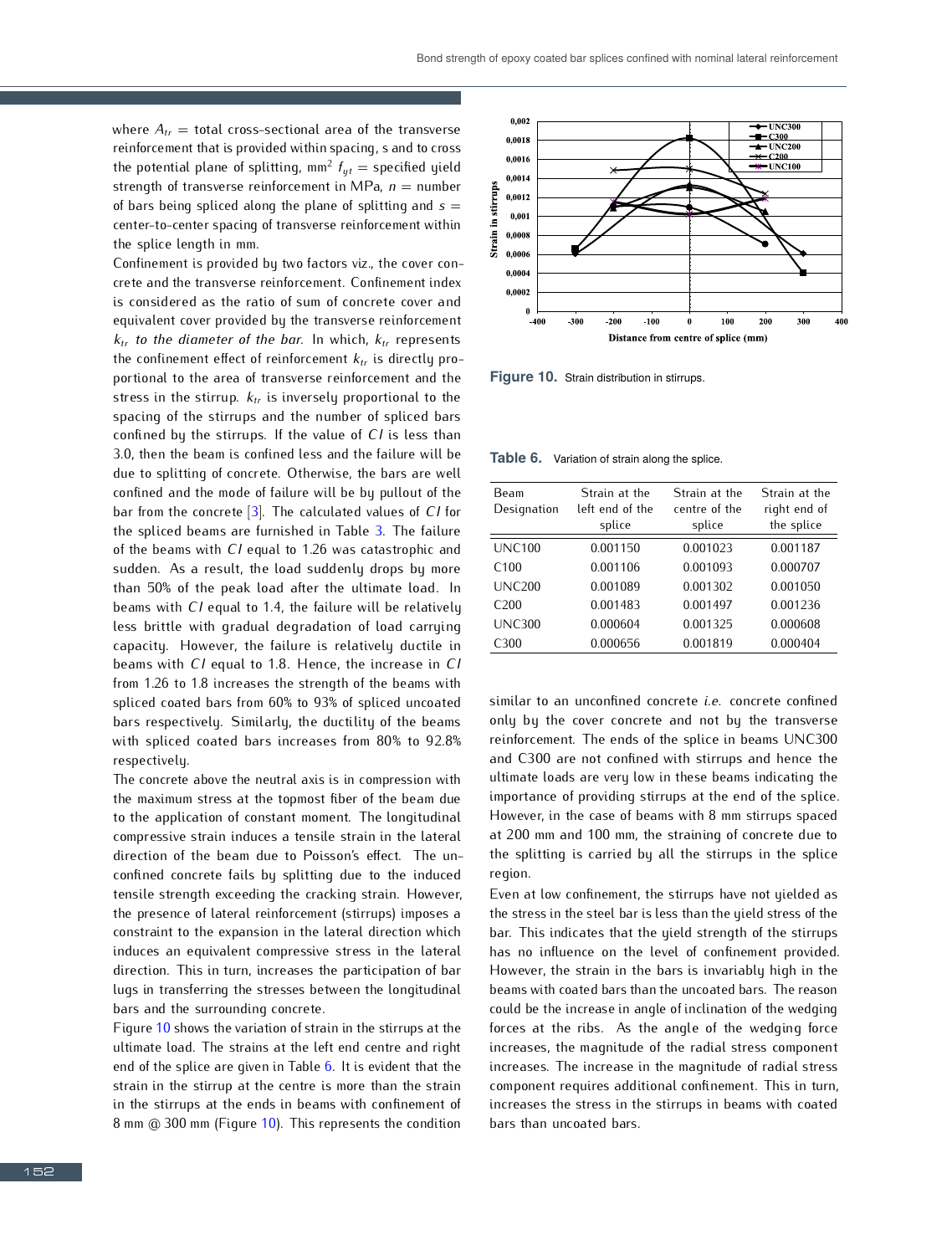

**Figure 11.** Effect of confinement on bond ratio.

### **10. Calculation of bond stress**

The beams were designed to fail in bond before yielding of the bond stress directly from the experiments; the bond stress is calculated by the elastic cracked section analysis. The variation of bond stress along the splice length is The variation of bond stress along the splice length is assumed to be constant and calculated using Equation (4) as specified in ACI 408 [3].

$$
u = \frac{P}{\pi d_b l_s} \tag{4}
$$

where  $P =$  force in the bar in N  $d<sub>b</sub> =$  diameter of the bar in mm  $l_s$  = splice length in mm.<br>There was an improvement of the bond ratio as the lateral

There was an improvement of the bond ratio as the lateral confinement increases. The calculated bond ratio is 0.93, 0.72 and 0.59 for confinement indices of 1.8, 1.4 and 1.26 respectively.

An attempt has been made to compare the results of the present study with the available literature on the effect of present study with the available literature on the effect of confinement in improving the bond ratio (Figure 11). In the present work, the level of confinement provided to the bars is less than that reported in literature. It is evident from the Figure 11 that the bond ratio is increased at low levels of confinement (*CI* is less than 2.0). However, bond ratio does not increase significantly with further increase in confinement. Hester *et al.* [8] reported that the effect of confinement in increasing the splice strength of coated bars is negligible. This may be true only at high levels of confinement. However, at low level of confinement, up to a *CI* of 2.0, splice strength depends on the degree of confinement. Transverse reinforcement also reduces the negative impact of fusion bonded epoxy coating on the bond strength [10].

# **11. Comparison with orangun, jirsa and breen (OJB) model**

OJB model [22] is one of the most commonly known ex-<br>pressions for evaluating the average bond strength of developed or spliced bars in tension. The expression was derived based on regression analysis of experimental data of spliced bars embedded in normally vibrated concrete. It was adopted by the ACI building code for computing the was adopted by the ACI building code for computing the development or splice lengths of steel bars in tension.The OJB model is given in Equation (11):

$$
\frac{u_{,O/B}}{\sqrt{f'c}} = 0.1 + 0.25 \frac{c}{d_b} + 4.15 \frac{d_b}{l_s} + \frac{A_{tr}f_{gt}}{41.6 s n_s d_b}
$$
(5)

where  $u_{,O/B}$  = average bond strength at bond failure in MPa;  $f'_c$  = concrete compressive strength in MPa;  $c =$ smaller of side cover, bottom cover, or one-half the clear<br>distance between the bars in mm;  $l_s$  = development or splice length in mm and  $d_b =$  diameter of steel bar in mm;  $A_{tr}$ , *s* and  $f_{yt}$  = area in mm<sup>2</sup>, spacing in mm, and yield stress of transverse steel reinforcement in MPa, crossing the potential plane of splitting, respectively;  $n_s =$  number of spliced or developed bars.

The average bond strength, *u,OBJ* for the beams is calculated as per the above expression and is reported in  $[3]$  committee is used in the above expression to calculate [3] committee is used in the above expression to calculate the bond strength of coated bars. A reduction factor of 1.5 predicts the bond strength well for splices with confinement index less than 1.4. However for splices with confinement index greater that 1.4, the reduction factor of 1.5 seems to be high and hence a reduction factor of 1.35 is suggested.

### **12. Conclusions**

From the limited study carried out with six numbers of beams with splices in the constant moment region with  $C/d_b$  ratio 1.0 and  $L_d/d_b$  ratio 16, to study the influence of confinement by stirrups on the bond strength of coated and uncoated bars, the following conclusions were drawn:

1. Epoxy coating significantly reduces the splice strength of deformed reinforcing bars in concrete. The percentage decrease in strength caused by epoxy coating is dependent on the degree of transverse reinforcement. Lateral confinement improves the ductility of beams with splices in both the coated and uncoated bars. The reduction in toughness due to epoxy coating is only 7% in the presence<br>of transverse reinforcement amounting to a confineof transverse reinforcement amounting to a confinement index of 1.80. However, when the confinement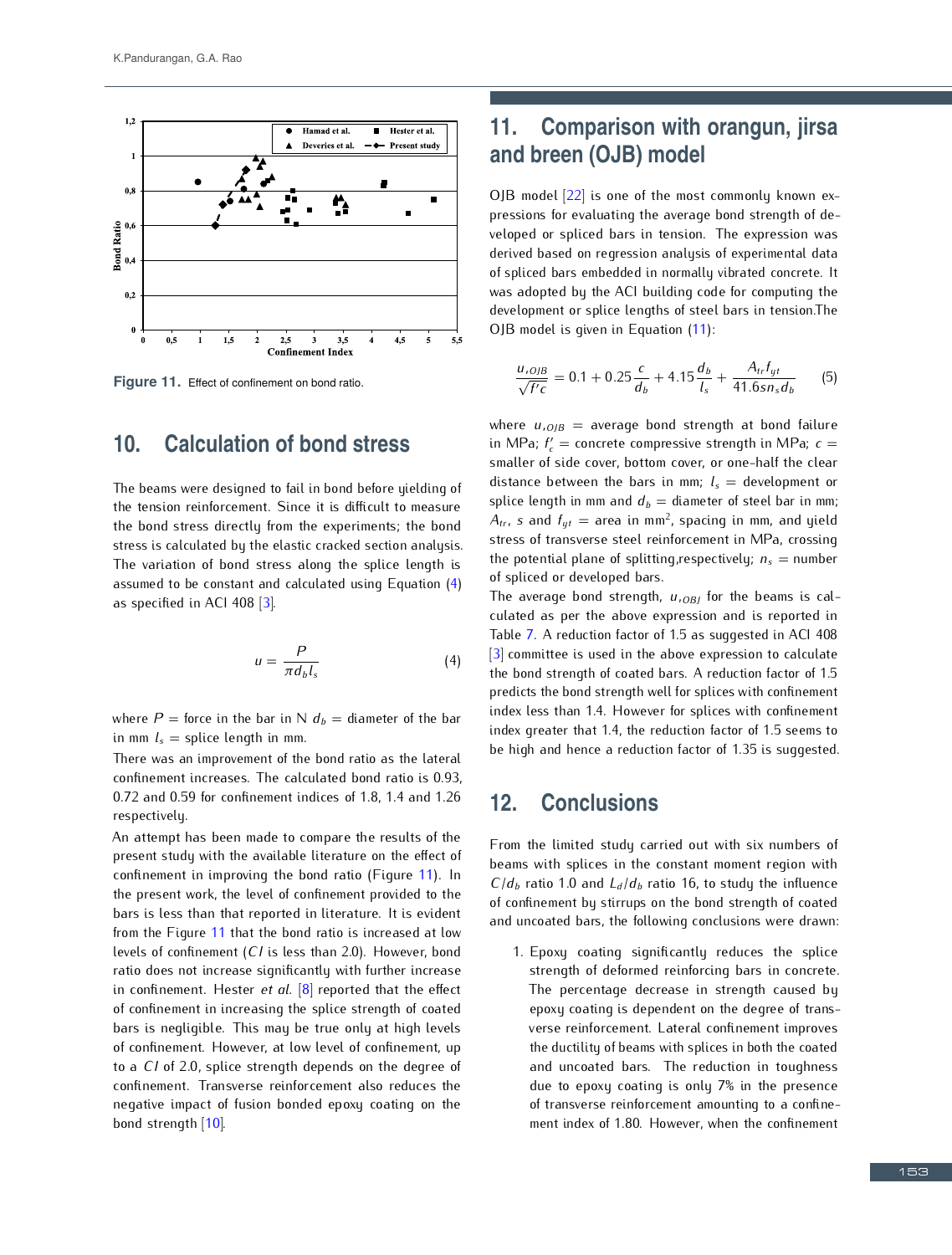| Beam             | $U, E_{XDt}$ | $CI =$       |                              | Uncoated bar      |                              | Coated bar,        |                              | Coated bar,          |  |
|------------------|--------------|--------------|------------------------------|-------------------|------------------------------|--------------------|------------------------------|----------------------|--|
| Designation      | MPa          | $(C + Ktr)d$ |                              |                   |                              | with $\psi = 1.50$ |                              | with $\psi = 1.35$   |  |
|                  |              |              | <i>u,<sub>OIB</sub>,</i> MPa | $u_{OIB}/u_{Ext}$ | <i>u,<sub>OJB</sub>,</i> MPa | $u_{O/B}/u_{Exb}$  | <i>u,<sub>OIB</sub>,</i> MPa | $u_{,OIB}/u_{,Expt}$ |  |
| <b>UNC100</b>    | 3.65         | 1.8          | 5.25                         | 1.44              |                              |                    |                              |                      |  |
| C <sub>100</sub> | 3.91         | 1.8          |                              |                   | 3.50                         | 0.89               | 3.88                         | 0.99                 |  |
| <b>UNC200</b>    | 2.26         | 1.4          | 4.62                         | 2.04              | -                            |                    |                              |                      |  |
| C <sub>200</sub> | 3.12         | 1.4          |                              |                   | 3.08                         | 0.98               | 3.42                         | 1.09                 |  |
| <b>UNC300</b>    | 1.78         | 1.26         | 4.41                         | 2.48              | $\overline{\phantom{0}}$     |                    |                              |                      |  |
| C <sub>300</sub> | 3.02         | 1.26         |                              |                   | 2.94                         | 0.97               | 3.26                         | 1.07                 |  |

|  | Table 7. Test/OJB predicted ratio of bond stress. |
|--|---------------------------------------------------|
|--|---------------------------------------------------|

index is less than 1.40, the reduction in toughness is around 20%.

- 2. Bond strength of epoxy coated 25 mm bar splices the presence of transverse reinforcement amounting the presence of transverse reinforcement amounting to a confinement index of 1.26 to around 93% when the confinement index increased to 1.80.
- 3. It is seen from the experimental observations that OJB model overestimates the bond strength of uncoated bars. The present investigation also proves that the reduction factor of 1.35. is more realistic for splices with confinement index greater that 1.4.
- 4. Further investigations on the effect of coating and confinement on the splice strength of fusion bonded<br>epoxy coated bars under cyclic loading is needed epoxy coated bars under cyclic loading is needed to study the degradation of strength, stiffness and energy absorption due to coating.

#### **References**

- $\begin{bmatrix} 1 \end{bmatrix}$  Heele R.A., Jirsa J.O., Bond strength of epoxy-coated reinforcing bars, ACI Material Journal, 1989, 86, 167–  $\frac{17}{6}$
- $[2]$  Cairns J., Abdullah R., Fundamental tests on the effect of epoxy coating on bond strength, ACI Material Journal, 1994, 91, 331–338
- [3] ACI Committee 408R., Bond and development of straight reinforcing bars in tension, American Con-
- [4] Azizinamini A., Pavel R., Hatfield E., Ghosh  $\begin{bmatrix} \tau \end{bmatrix}$  Azizinamini A., Pavel R.,Hatitetu E., Ghosh S.K.,Behaviour of spliced reinforcing bars embedded in high-strength concrete, ACI Structural Journal, 1999, 96, 826–835
- [5] Harajli M.H., Comparison of bond strength of steel bars in normal and high strength concrete, ASCE Journal of Materials in Civil Engineering, 2004, 16, 365–374
- [6] Hamed B.S., Rteil A.A., Comparison of roles of FRP sheets, stirrups and steel fibres in confining bond critical regions, ASCE Journal of Composites for Construction, 2006, 10, 330–336<br>[7] Swamy R.N., Epoxy coated rebars-the panacea for
- [7] Swamy R.N., Epoxy coated rebars–the panacea for steel corrosion in concrete, Construction and Building Materials, 1989, 3, 86–91<br>[8] Hester C.J., Salamizavareh S., Darwin D., Mc Cabe
- [8] Hester C.J., Salamizavareh S., Darwin D., Mc Cabe S.L., Bond of epoxy-coated reinforcement: Splices, ACI Structural Journal, 1993, 90, 89–102<br>[9] Choi O.C., Ghaffari H.H., Darwin D., Mc Cabe S.L.,
- Bond of epoxy-coated reinforcement: Bar parameters, ACI Materials Journal, 1991, 88, 207-217
- [10] Hamad B.S., Jirsa J.O., Strength of epoxy coated reinforcing bar splices confined with transverse reinforcement, ACI Structural Journal, 1993, 90, 77-88
- ment, ACI Structural Journal, 1993, 90, 77–60<br>[11] Abrishami H.H., Cook W.D., Mitchell D., Influence of epoxy-coated reinforcement on response of normal and high strength concrete beams, ACI Structural Journal, 1995, 92, 157–166
- [12] Idun E.K., Darwin D., Bond of epoxy coated reinforcement: Coefficient of friction and rib face angle, ACI Structural Journal, 1999, 96, 609–615
- [13] Cairns J., Abdullah R.B., Influence of rib geometry on strength of epoxy-coated reinforcement, ACI Structural Journal, 1995, 92, 23–27
- [14] ACI Committee 318, Building code requirement for reinforced concrete and commentary (ACI-318-05), American Concrete Institute, Detroit, USA, 1995
- [15] AASTHO Highway sub-committee on bridges and structures, Standard specification for Highway bridges, 14<sup>th</sup> ed., American Association of state Highway and Transportation Officials, Washington, DC, USA, 1989
- [16] IS 10262-2009, Recommended quidelines for concrete mix design, Bureau of Indian Standards, New Delhi, India, 2009
- [17] IS 12269-1987, Specification for 53 grade ordinary port-land cement, Bureau of Indian Standards, New Delhi, India, 1987